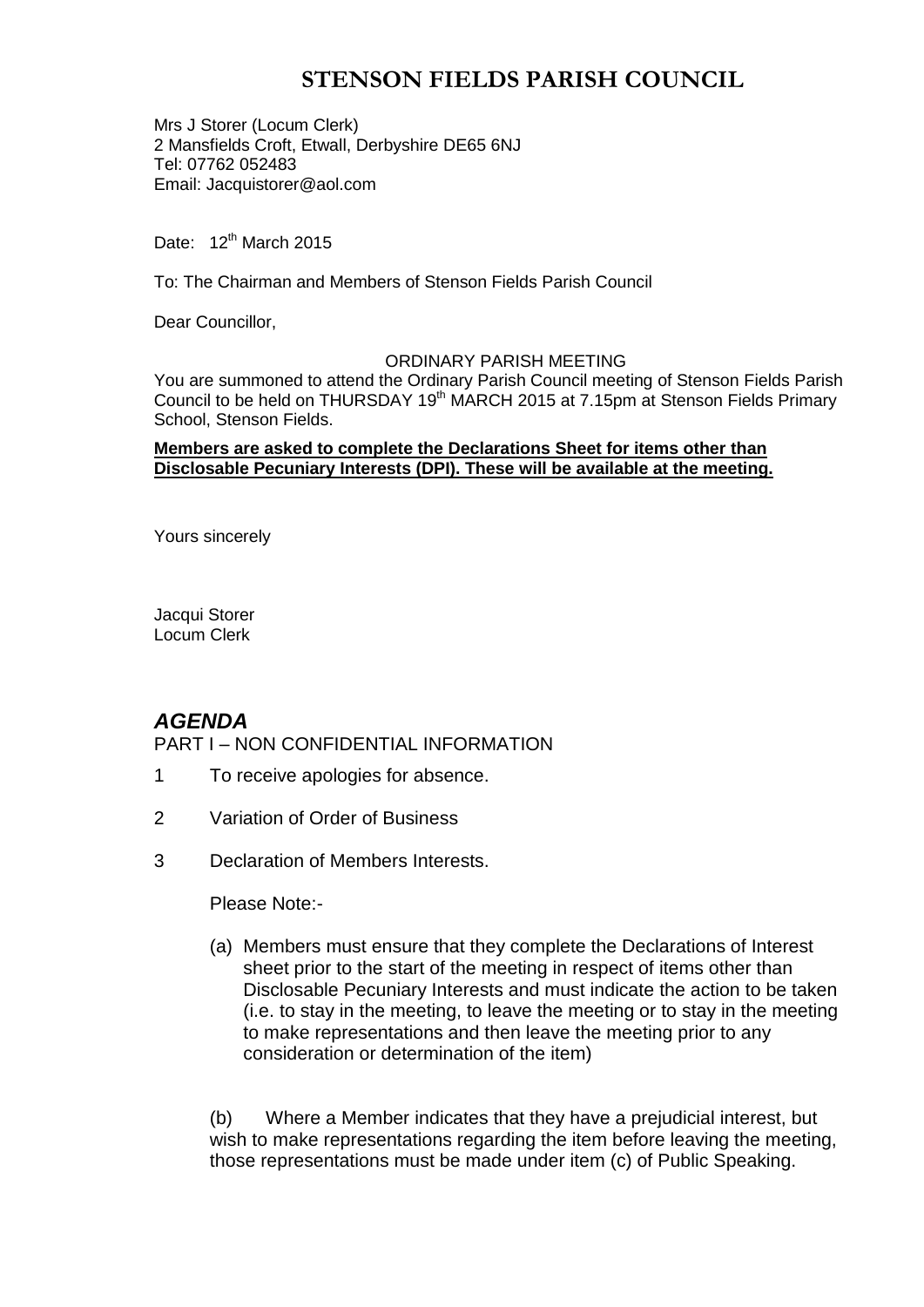The Declarations of Interests for matters other than Disclosable Pecuniary Interests will be read out from the Declaration Sheet – Members will be asked to confirm that the record is correct.

4 Public Speaking

(a) A period will be made available for members of the public and Members of the Council to comment on any matter.

(b) If the Police Liaison Officer, a County Council or District Council Member is in attendance they will be given the opportunity to raise any relevant matter.

(c) Members declaring an interest other than a Disclosable Pecuniary Interest who wish to make representations or give evidence under the National Association of Local Councils' (NALC) Code of Conduct shall do so at this stage.

- 5 To approve the Minutes of the Meeting held on 19<sup>th</sup> February 2015 (Copy already circulated)
- 6 To determine which items if any from Part 1 of the Agenda should be taken with the public excluded. If the Council decides to exclude the public it will be necessary to pass a resolution in the following terms: -

**"In view of the confidential nature of item …. to consider a resolution to exclude the press and public from the meeting in accordance with the Public Bodies (Admission to Meetings) Act 1960, s1, in order to discuss the item."** 

- 7 Chairman's Announcements. a)
- 8 Report of the Clerk on:
	- (a) Items from the last meeting
- 9 . Correspondence
	- 1. DALC various circulars
	- 2. DCC Notification of temporary road closure, Pilgrims Way
	- 3. SDDC Update on the cutting of the hedges
	- 4. SDDC Update on Fox Close Play Area
	- 5. Derby City Council Pursuing the comments and complaints raised by Cllr Shepherd on traffic matters around the area of the City and Parish boundaries
	- 6. Cllr Shepherd email of 25/02/15 regarding concerns over HGV access to Infinity Park
	- 7. SDDC Notification of action taken regarding a compliant it had received over dog fouling and to request that consideration is given to the installation of a bin on Stenson Road (see Finance c))
	- 8. DCC Speeding and crossing points
	- 9. SDDC Confirmation that the Parish Council can purchase and erect play equipment on the play area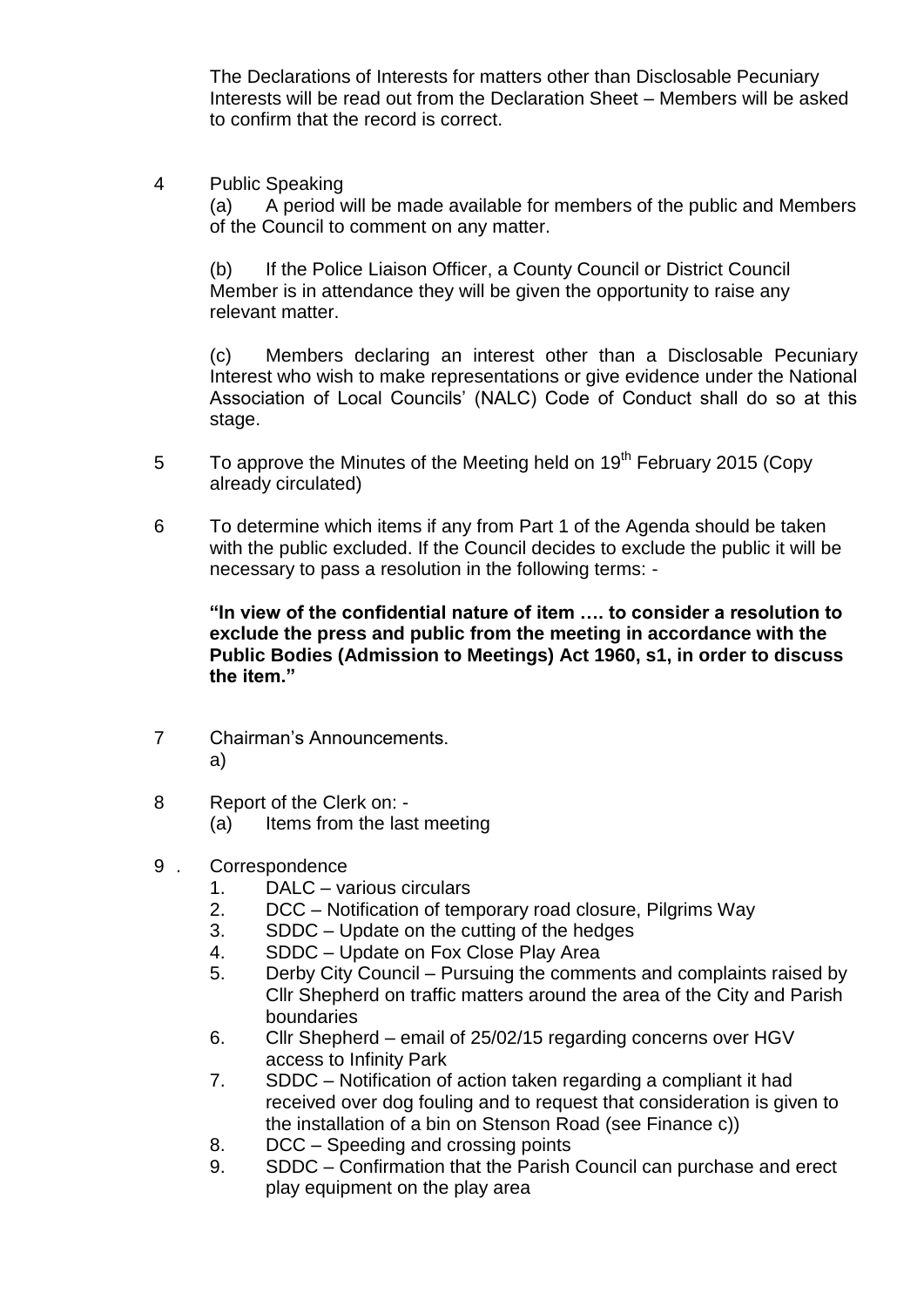- 10. Finance
	- (a) Accounts for Payment
	- (b) To consider any amendments to the Risk Assessment

(c) To consider the installation of a bin on Stenson Roads between

Wragley Way & Grampian Way (Correspondence item 7)

11. To consider Planning Applications

9 2015 0113 - the erection of an extension at 25 Glenmore Drive, Stenson Fields

- 12. Policies for consideration
- 13. Police Issues/Speed Limits/Road Safety
- 14. Saxon Gate at Newton Village Development, Stenson Road
- 15. Proposed Community Centre
- 16. Lengthsman Scheme
- 17. Recreation Areas report including consideration of the proposal for new play equipment
- 18. Environment
- 19. To receive any update on the proposed Parish Boundary Changes
- 20. Consultations
	- (a) DCC Consultation on b\_line Travel Discount End date:  $29<sup>th</sup>$  March 2015
	- (b)  $DCC -$  Secondary education, End Date: 31<sup>st</sup> March 2015
	- (c)
- 21. To agree on press releases
- 22. Items for information only
	- (a) Reports from Meetings attended
	- (b) Notification of Forthcoming meetings

## PART II – CONFIDENTIAL INFORMATION

23. To move the following resolution - "That in view of the confidential nature of the business about to be transacted (in respect of the personal situation of an employee which could result in legal proceedings) it is advisable in the public interest, that the press and public be temporarily excluded and they are instructed to withdraw."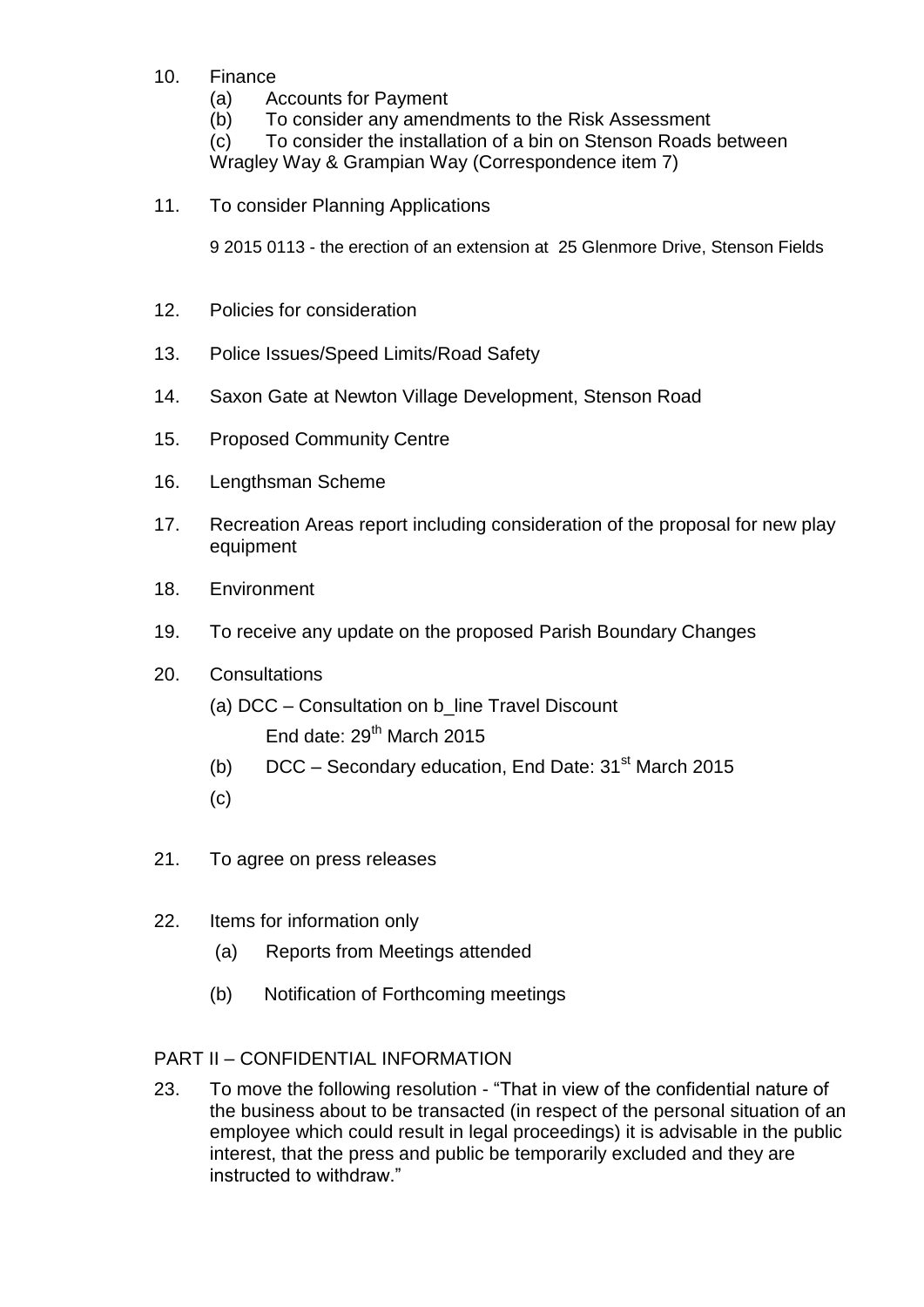24. Date of next meeting  $-16^{th}$  April 2015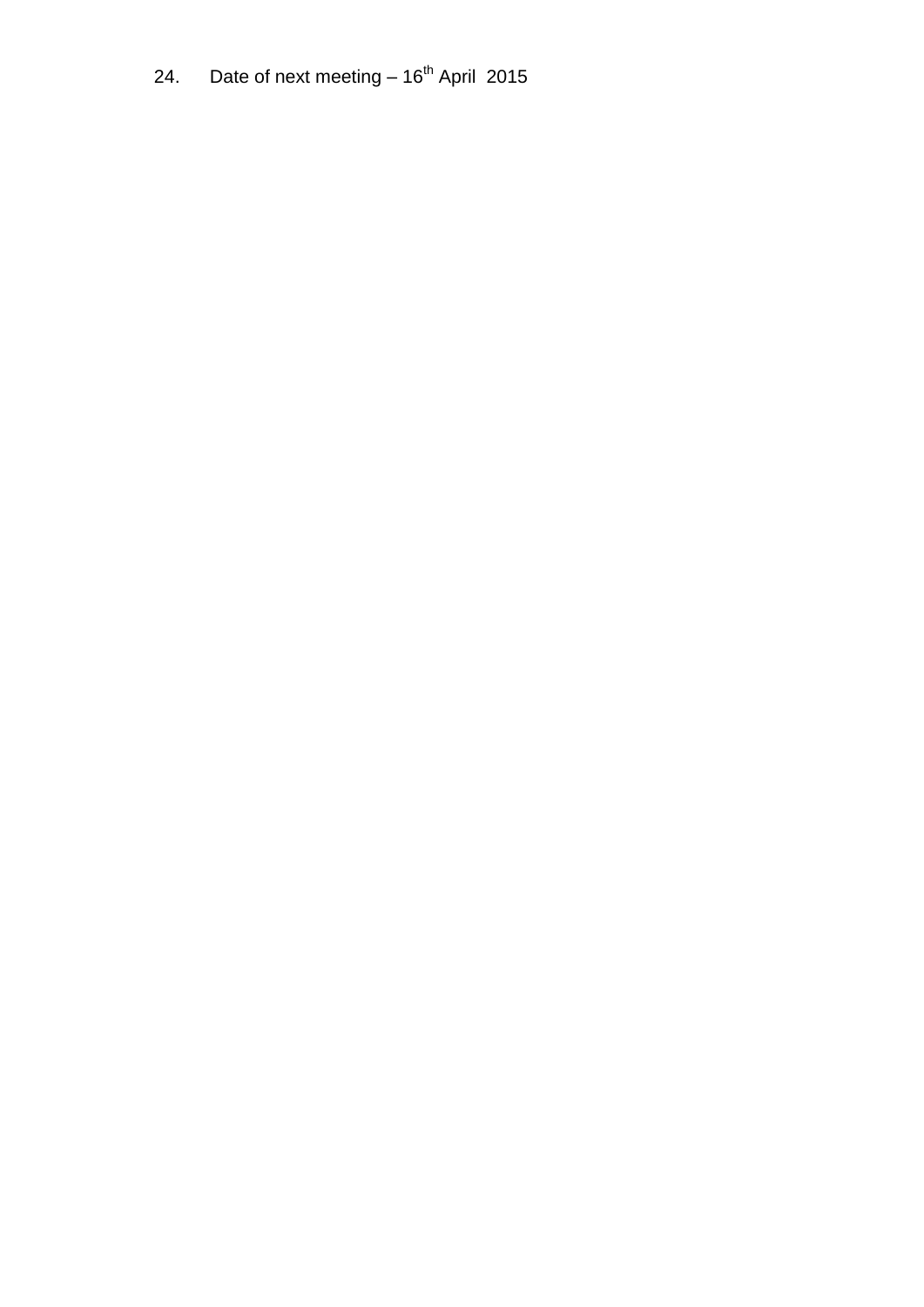### **CLERK's REPORT – March 2015**

AGENDA No 8. Matters from last meeting

Min 260/15 – A proposed meeting with SDDC planning officer, was requested. Stuart Batchelor offered to meet with Clirs prior to the Planning Event on 18<sup>th</sup> February, as it was not possible to send out an officer to meet on site, due to the significant current workload of the planning dept. The offer to meet was not accepted.

Min 261/15 d) – DCC's email of  $9<sup>th</sup>$  February 2015 regarding the request for a crossing point and reduction of the speed limit is provided in full here. The email has also been circulated to all Cllrs.

*"we have undertaken to review the need for a pedestrian crossing on Stenson Road when the local developments are reaching completion. I was there last week and still didn't witness enough pedestrian traffic to justify a crossing. I will therefore leave it and return to it later in the year. With regard to the speed restriction, both this Authority and the Police agree that the current road layout would not support a reduction to 30mph. If this changes in the future as a result of further developments then we can review this but at this time there are no proposals to take this further."*

This email has been forwarded to Cllr Shepherd and Cllr Davison; Cllr Shepherd has reported that this matter was raised at the Repton Area Meeting.

Min 261/15 e) – The matter has again been reported to DCC as the responsible authority, no response has been received.

Min 264/15 b) – The "loose" blue bin from Derby City was reported.

Min 265/15 a) – Zoe Sewter has confirmed that she will inform the Estates Dept that the hedges are to be attended to before  $1<sup>st</sup>$  March. She will also investigate the options to carry out repairs to the goal mouth

Min 261/15 b) Cllr Fellows and Cllr Lisewski met with a representative from Streetscape Play Equipment on 2<sup>nd</sup> February 2015. The details of a proposed scheme have been circulated to Cllrs

Min 269/15 – The Clerk asked Cllr Davison several questions relating to the consultation on the proposed Combined Authority; whilst he was unable to answer the bespoke questions; papers and documents being considered by DCC Cabinet were provided and circulated to the Parish Councillors.

Min 270/15 – The press release opposing the proposal to changes to the City boundaries was submitted to the Derby Telegraph and to Derby City Council

Email from Zoe Sewter 23/02/15 Apologies for the delay in getting back to you.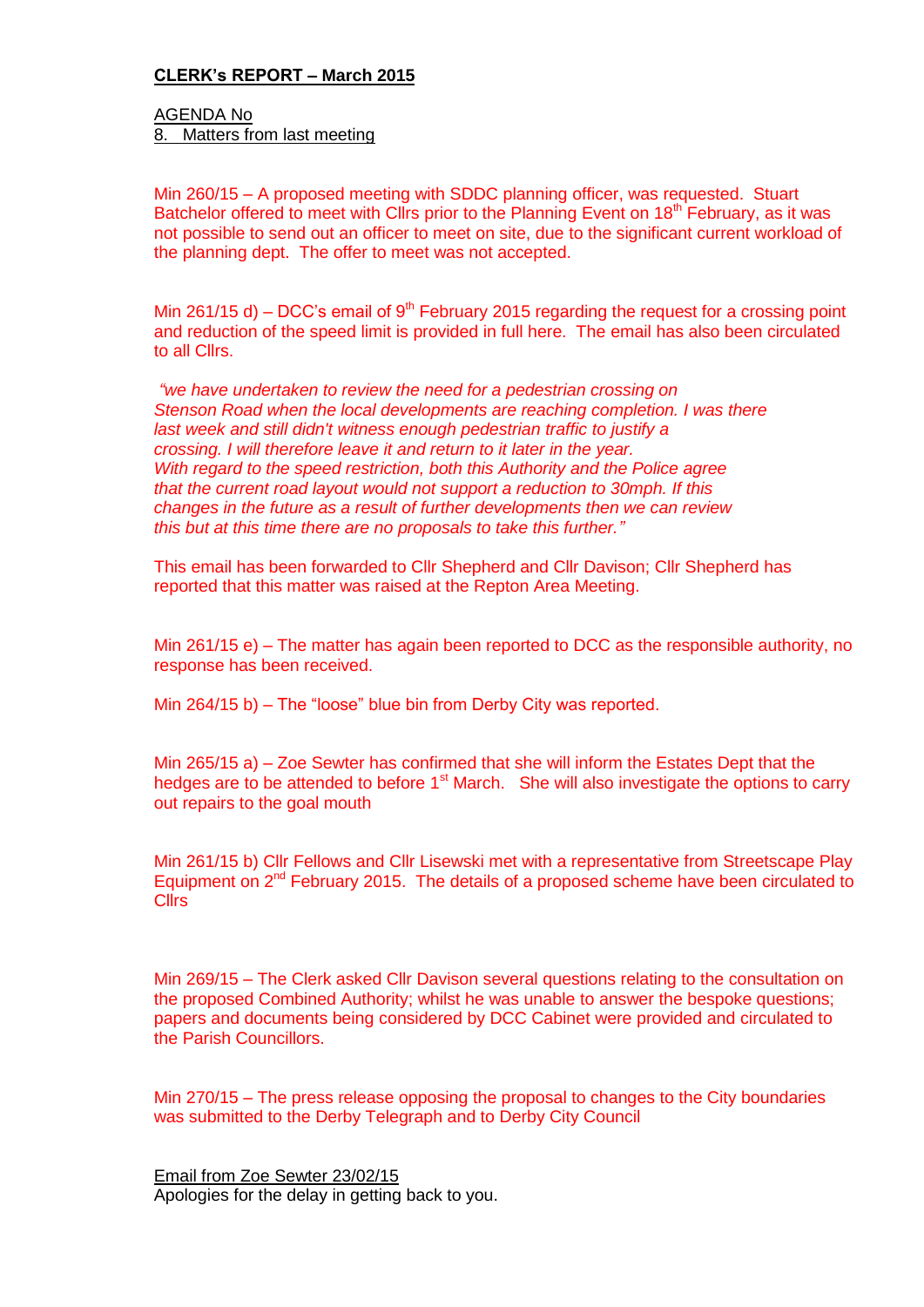I have been out with Steve to look at all the hedge works and am waiting for him to give me a date for completion. This includes the hedge causing the visibility issue on Stenson Road.

I must confess to forgetting about gapping up the hedge so will see if we can pull that work in during the same time.

I am not sure about the TPO progress, as this is something Martin would deal with. We can't normally protect trees which are not directly under threat of felling or damage, as the process is more a reactive process than a proactive one. I will find out and let you know.

I will arrange for the bollards to be installed, to prevent vehicular access to the grassed area at the end of Portman Chase.

#### SDDC Email 23/02/15 – Play Area

HI Jacqui

I am waiting for Steve to give me a date for carrying the work out. I have instructed all works to be complete by mid March absolute latest. For reference the work will comprise:

Ledbury Chase/Fox Close POS/play area

- Trim sides and tops of all deciduous hedges
- Remove 3No trees/shrubs by vehicular entrance to improve visibility into site
- Reduce height of Beech hedge along housing boundary
- Conifers to be left until consultation with residents has occurred

Pilgrims Way play area/POS

- Side up dividing hedge
- Cut back conifer hedge around street light
- Side up hedge along Fox Close boundary
- Cut back 3No conifers to increase footpath width to height of 2m clearance

The removal of conifer hedge to be left until consultation with neighbours has occurred

Hedge along Stenson Road

Reduce height to 3 feet along the section from lamp post to end of hedge by roundabout

Footpath to Asda

- Side up hedge along footpath (other side to school boundary)
- Remove end of hedge and broken fence. Make ground good and seed.

I would like the Parish Council to consider how we address the conifer issue. Many of the trees are in poor health and should be removed, but this may create privacy issues. We also have problems where the trees have been left to grow too big, as they won't take harsh pruning.

Would the Parish Council consider leading on consulting with residents, as they instigated the hedge planting and are in a better position to have a local dialogue? Is this something you can ask?